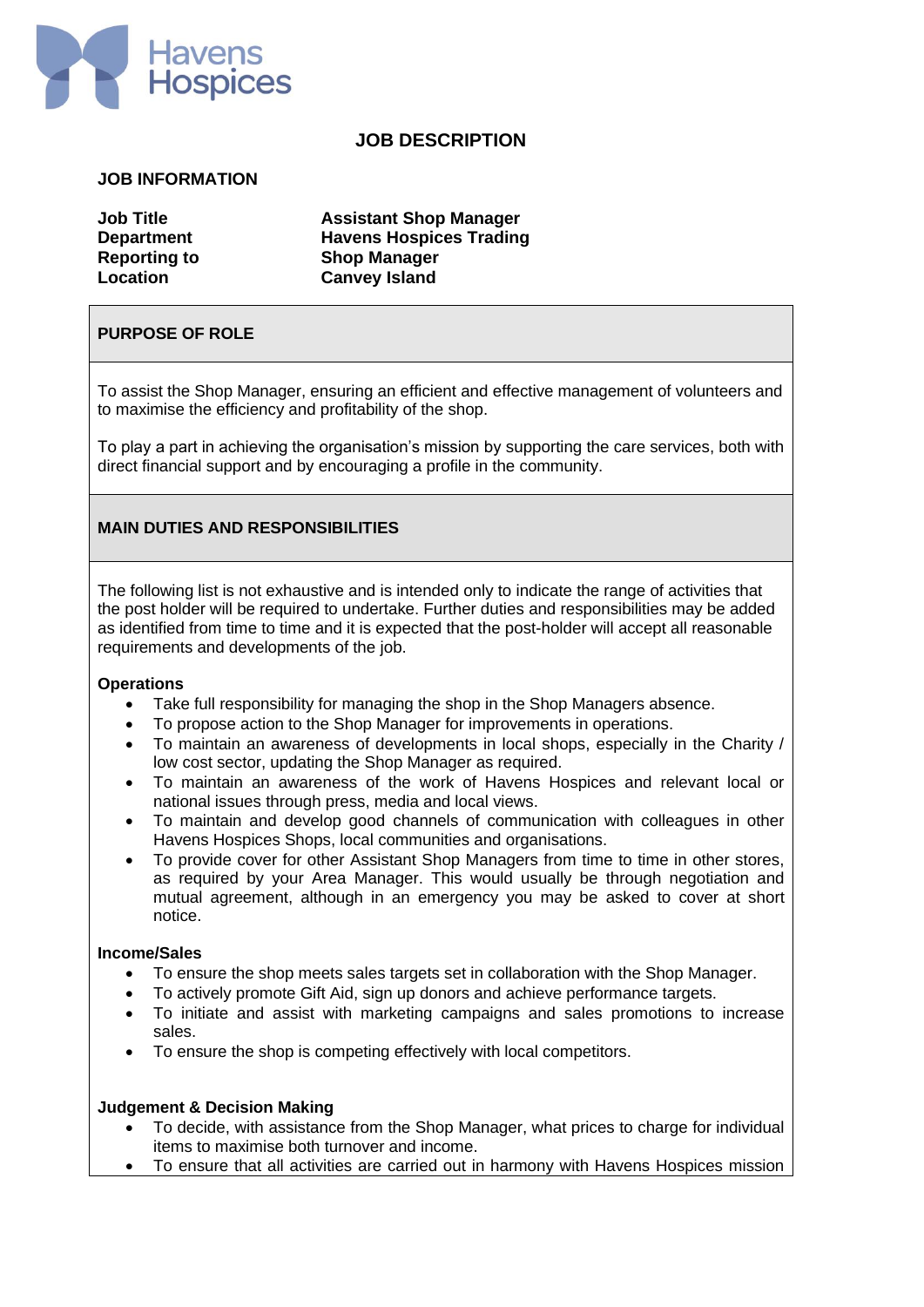and values and within the spirit of it's equal opportunities policy.

### **Premises**

l

- In the Shop Managers absence, hold shop keys, opening and closing the premises for trading hours, ensuring that the hours are strictly adhered to, and responding to emergency call out if, and when necessary.
- Ensure the shop is kept clean and tidy and goods are displayed in an attractive and presentable manner.
- To ensure the security of Shop takings.

**Spices** 

- To provide the best circumstances for the personal security of staff and volunteers.
- To ensure that security procedures are understood and implemented by all staff and volunteers.
- Ensure that all statutory responsibilities are met, including Fire and Health & Safety regulations.
- To inform your Shop Manager of necessary repairs and maintenance.

### **Stock Management**

- To assist the Shop Manager to supervise and maximise the efficiency of the collection system.
- To assist the Shop Manager in ensuring the highest possible resale value of donated stock.
- Accept, sort, price and display goods for sale to maximise income within agreed guidelines.
- To ensure that all goods sold comply with safety and other legislative requirements.
- Identify and arrange for a valuation of goods that night be valuable ensuring Area managers awareness.
- To apply company display, merchandising and window dressing standards.
- To control stock density and rotation.
- To assist the Shop Manager in initiating local stock and sales promotions.

# **Staff Responsibility**

- To assist the Shop Managers to lead and develop the staff and volunteers in your shop, encouraging effective communication, setting objectives and helping to foster a positive team spirit through regular team meetings.
- To assist the Shop Manager to recruit, train, support and coordinate the work of the staff and volunteers in accordance with Havens Hospices policies and procedures.
- To be responsible for the day to day health & safety and welfare of staff, including yourself, volunteers, visitors and customers.
- To assist the Shop Manager in order to ensure that staff and volunteers are adequately trained to enable them to fulfil their duties effectively.

# **Public Relations**

- Identify local publicity opportunities with the Shop Manager to take advantage of those opportunities.
- Collaborate with the Shop Manager to organise special events and / or promotions.
- Publicise the shop, enhance the image of Havens Hospices through a professional and high quality service.
- Maintain good relations with the public.

#### **Administration**

- To complete daily / weekly sales returns.
- To apply Trading Standards Regulations in the shop.
- To apply cash & control procedures.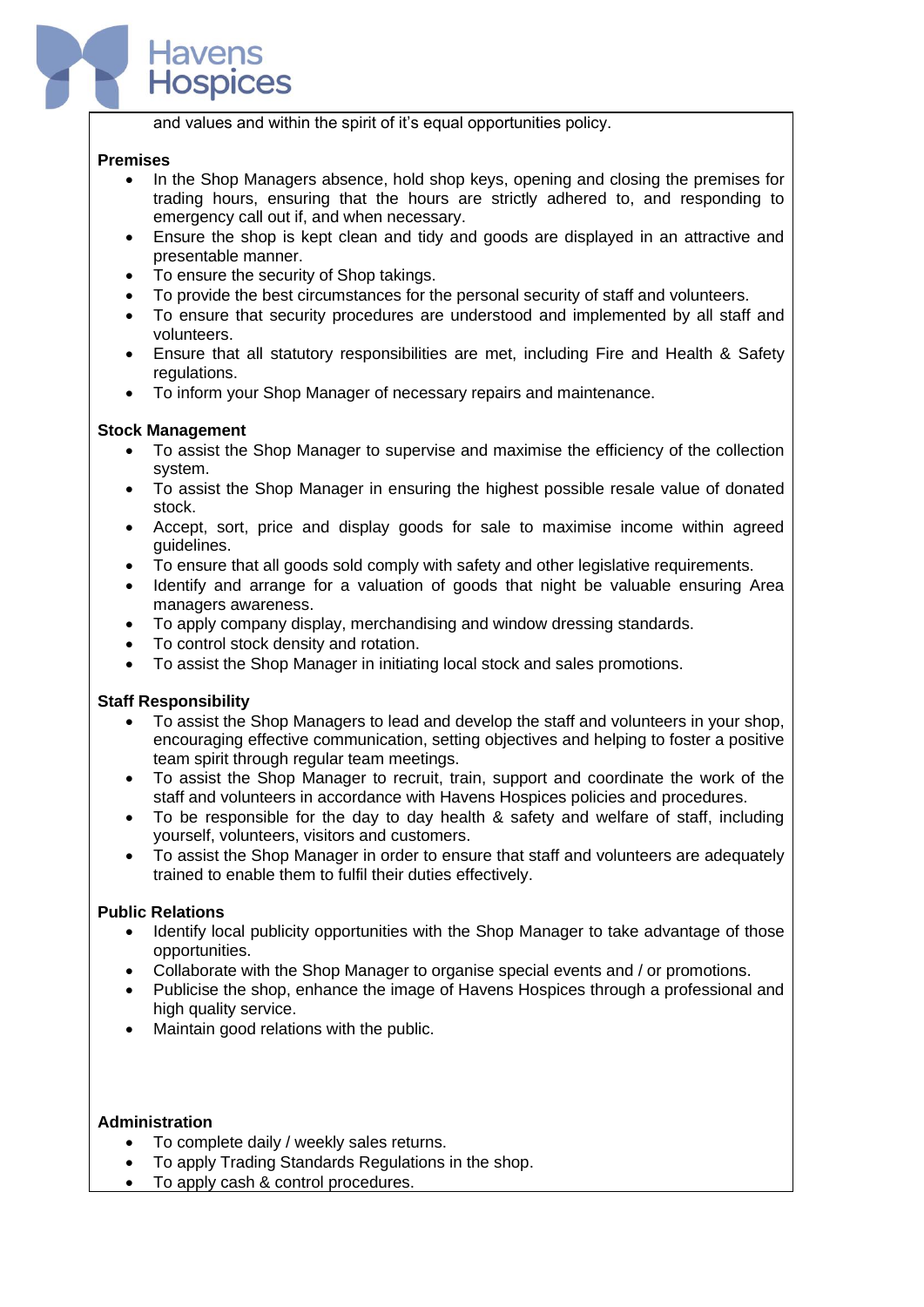

- To control and requisition shop supplies.
- To process post.
- To bank takings using agreed banking procedures.
- Ensure the security of stock and cash on the premises and report any shortfalls to the Shop Manager.

## **Health & Safety**

- Ensure that all staff and volunteers adopt a safe working practice in accordance with Havens Hospices Health & Safety policy.
- Ensure that all incidents and injuries are recorded and reported to the Trading Support Co-ordinator in accordance with RIDDOR.
- Work with the Shop Manager to ensure any Health & Safety issues are resolved quickly and effectively.

### **Team / Organisational Work**

- To foster a 'can do' culture by actively seeking solutions to problems
- To foster a good working relationship with all Trustees, Executive and department staff with whom the job interacts.
- To be responsible for conforming to the policies and procedures as set out in the staff handbook, including health & safety requirements and attending courses as directed
- To attend staff meetings as required.

### **Personal Development**

- To participate in annual appraisals.
- To identify own on-going educational needs and discuss with the Director to achieve those development needs.
- To be prepared to develop skills and competencies that are required to meet the demands of the role as it evolves over time period.
- To always conduct yourself in a professional manner.
- To carry out all aspects of your role positively and with enthusiasm.

| <b>Expected Behaviour (Competencies)</b>          |         |         |         |         |         |  |
|---------------------------------------------------|---------|---------|---------|---------|---------|--|
| <b>Core Competencies</b>                          | Level 1 | Level 2 | Level 3 | Level 4 | Level 5 |  |
| <b>Working With Others</b>                        | х       |         |         |         |         |  |
| <b>Planning and Analysis</b>                      | v       |         |         |         |         |  |
| Managing Change                                   | x       |         |         |         |         |  |
| <b>Customer Focus</b>                             | x       |         |         |         |         |  |
| Communication, Drive & Impact                     | x       |         |         |         |         |  |
| Cany of Joh December Joseph to Current Joh Holder |         |         |         |         |         |  |

**Copy of Job Description Issued to Current Job Holder**

I have received a copy of the above job description and agree that this gives an accurate overview of the main duties and activities of my job role. I understand that the Company will review job descriptions on a regular basis and that my job role may change or be amended in order to meet the needs of the business.

| <b>Name</b> | <b>Date</b> |
|-------------|-------------|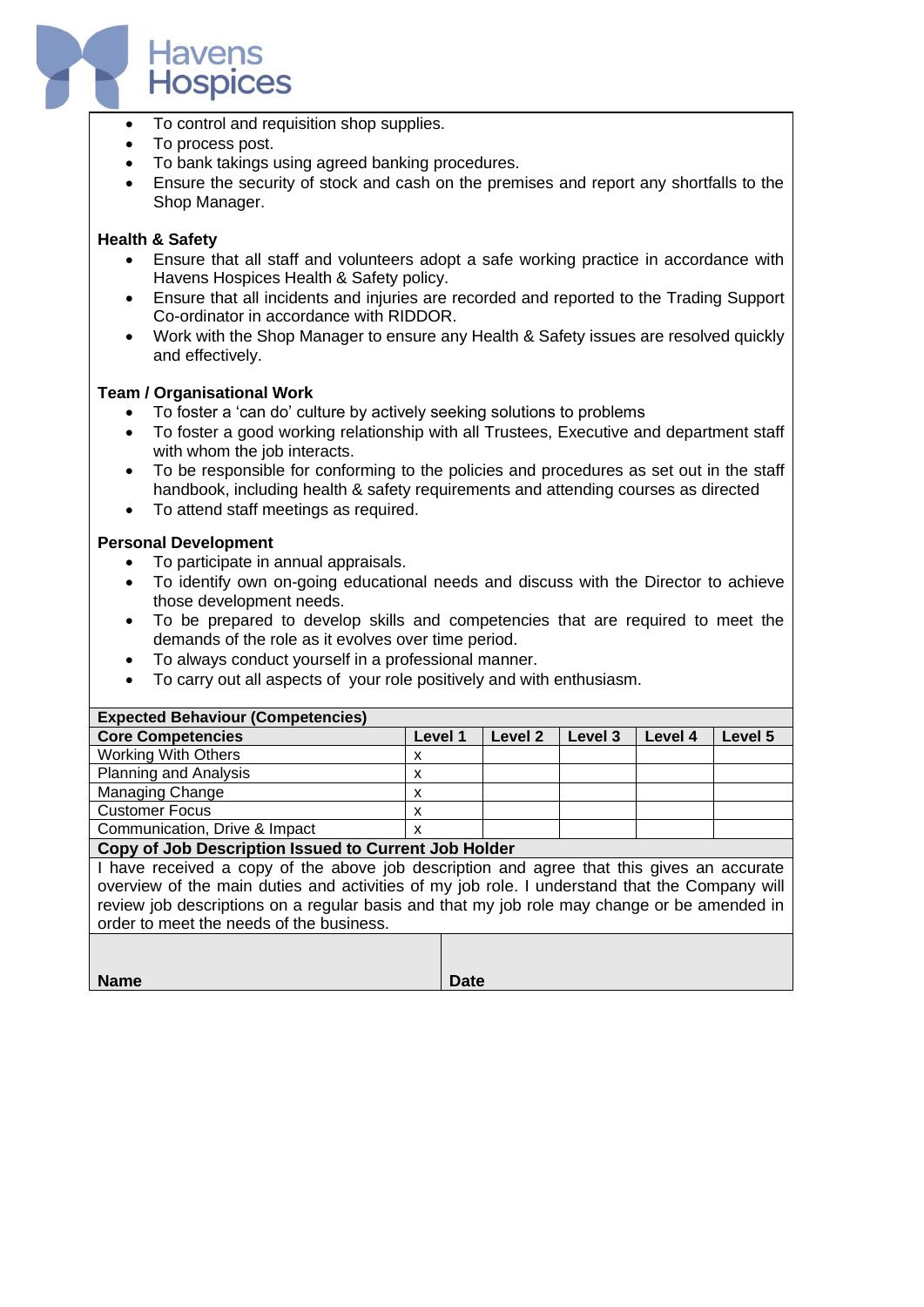

|                                         | PERSONAL SPECIFICATION                                                                                                          |                                                |                    | <b>ASSESMENT METHOD</b> |             |  |
|-----------------------------------------|---------------------------------------------------------------------------------------------------------------------------------|------------------------------------------------|--------------------|-------------------------|-------------|--|
| <b>Requirements</b>                     | <b>Essential</b>                                                                                                                | <b>Desirable</b>                               | <b>Application</b> | <b>Interview</b>        | <b>Test</b> |  |
| <b>Qualifications</b><br>and Experience | 3 years experience in<br>a retail environment                                                                                   |                                                | X                  | X                       |             |  |
|                                         | GCSE level or<br>equivalent in Maths<br>and English                                                                             |                                                | X                  | X                       | X           |  |
|                                         |                                                                                                                                 | Experience in managing<br>a team               | X                  | X                       |             |  |
|                                         |                                                                                                                                 | Experience of working in<br>the Charity sector | X                  | X                       |             |  |
|                                         |                                                                                                                                 | Experience of working<br>with Volunteers       | X                  | X                       |             |  |
| <b>Skills and</b><br><b>Abilities</b>   | Intermediate keyboard<br>and IT skills, working<br>with Word, Excel and<br>outlook, powerpoint                                  |                                                | X                  | X                       | X           |  |
|                                         | Numeracy skills                                                                                                                 |                                                |                    | X                       |             |  |
|                                         | <b>Excellent customer</b><br>service                                                                                            |                                                | X                  | X                       | X           |  |
|                                         | Willingness to learn<br>and develop new<br>skills                                                                               |                                                |                    | X                       |             |  |
|                                         | Ability to<br>communicate<br>sensitively and<br>diplomatically with a<br>wide range of people                                   |                                                | Χ                  | Χ                       | Χ           |  |
|                                         | Ability to work on own<br>initiative and work<br>effectively within a<br>team                                                   |                                                |                    | X                       | X           |  |
|                                         | Ability to multi task<br>and manage a busy<br>and varied workload,<br>working methodically<br>and paying attention<br>to detail |                                                |                    | X                       | X           |  |
|                                         |                                                                                                                                 |                                                |                    |                         |             |  |